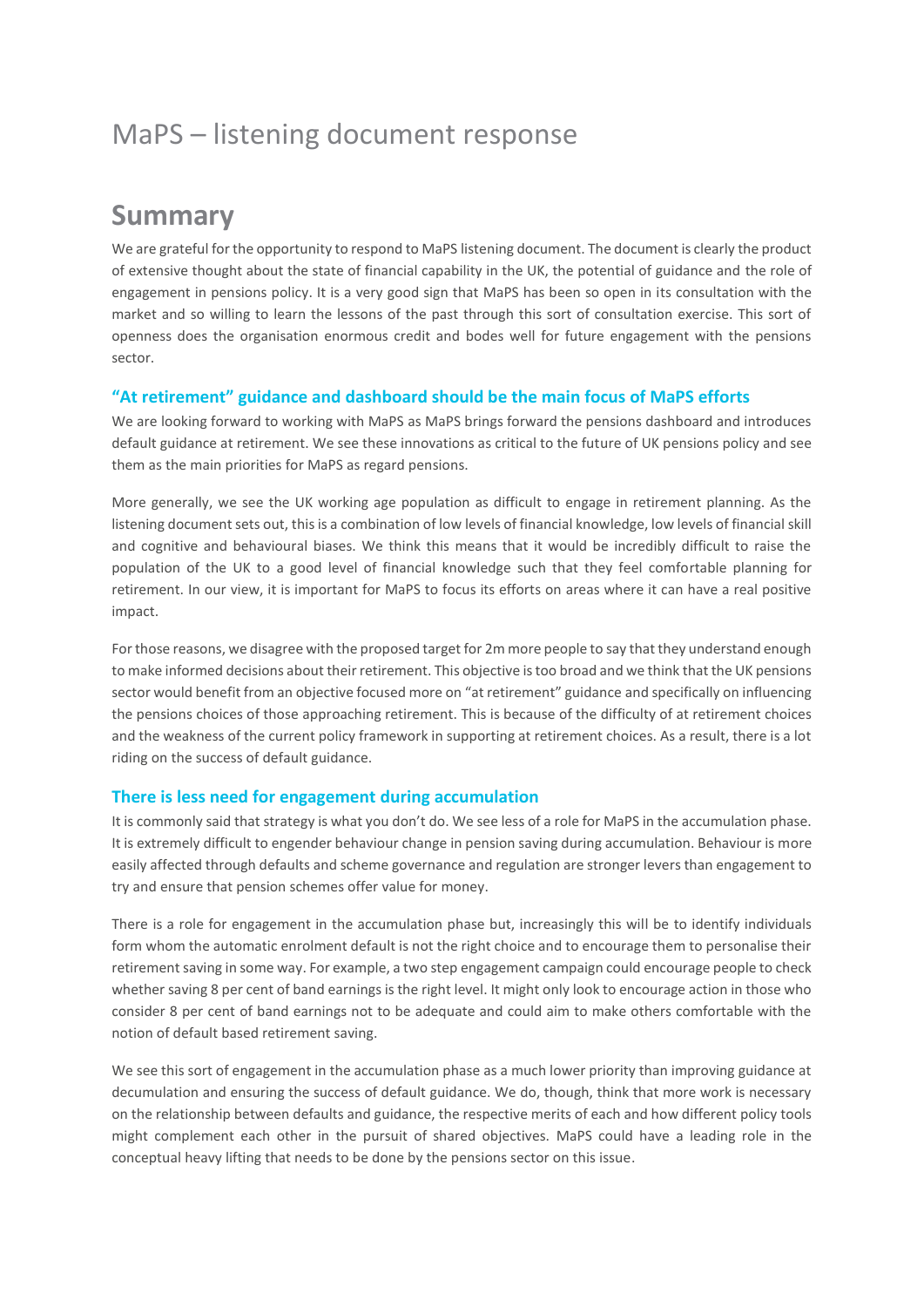### **A best in class, non-commercial dashboard should be a priority for MaPS**

MaPS will also have a major role in the creation of the pensions dashboard. We see a non-commercial dashboard as the centre piece of the dashboard project. This is because we see the dashboard as a public utility rather than a commercial opportunity for pensions providers. Over time, we see the dashboard as a potential hub for increased levels of engagement with pensions. It is an obvious site to locate pre-retirement guidance and interactive planning tools. We hope that the MaPS led dashboard will lead the industry in the augmentation of the dashboard as the project develops from a pensions finder service through to a full retirement planning tool.

#### **The focus on gender is important but many of the policy levers lie outside MaPS' remit**

The focus on gender in the listening document is welcome. We see the gender pensions gap, though, as mainly a function of the gender pay gap, which is in turn strongly tied to labour market decisions taken when women become mothers. A solution to this problem will likely involve better childcare, better job progression from part time roles, better flexible working and more equal sharing of childcare responsibilities at home. There is a role for MaPS in raising awareness about the issue: we do not think that women realise the long term impact of labour market choices taken shortly after motherhood. But we see this as an issue that runs much wider than pensions policy and financial guidance.

We are also not sure whether reported differences in knowledge about pensions between men and women reflect a real gap or whether the evidence base partly reflects inappropriate male over confidence. It would be interesting to unpack this in more depth.

#### **TPAS guidance offer should be preserved**

Last we saw TPAS as providing an invaluable service to the pensions sector. TPAS offered expert guidance and was excellent value for value for money. In particular TPAS provided a channel for those with hard to answer questions about pensions for which regulated advice would be the only, expensive, alternative. We understand and support the case for bringing all financial guidance services together but hope that the services offered by TPAS will continue to have a place within MaPS offer for the foreseeable future.

## **1. What are the top priorities the Money and Pensions Service should focus on over the next three years?**

Our greatest area of concern is the approach to retirement. Increasingly, people moving towards retirement will be expected to make complex choices in the absence of adequate support. They will be increasingly less likely to have DB pensions and will need to augment their state pension entitlement with income derived from their DC pots. This will mean managing a complex set of risks, dividing capital across different product categories and then picking the most appropriate product within each of those categories.

We do not believe that the pensions sector has got the right balance between reliance on engagement and defaults in retirement decision making. We think policy should make provision for a direct connection between the accumulation and decumulation phases so that people can easily access an income without making a choice. But, whatever happens, there will be a significant role for guidance in assisting retirees at retirement. As a consequence, we think that the bulk of MaPS guidance resource should be directed at people approaching retirement.

MaPS will also have a major role in the creation of the pensions dashboard. We see a non-commercial dashboard as the centre piece of the dashboard project. This is because we see the dashboard as a public utility rather than a commercial opportunity for pensions providers. Over time, we see the dashboard as a potential hub for increased levels of engagement with pensions. It is an obvious site to locate pre-retirement guidance and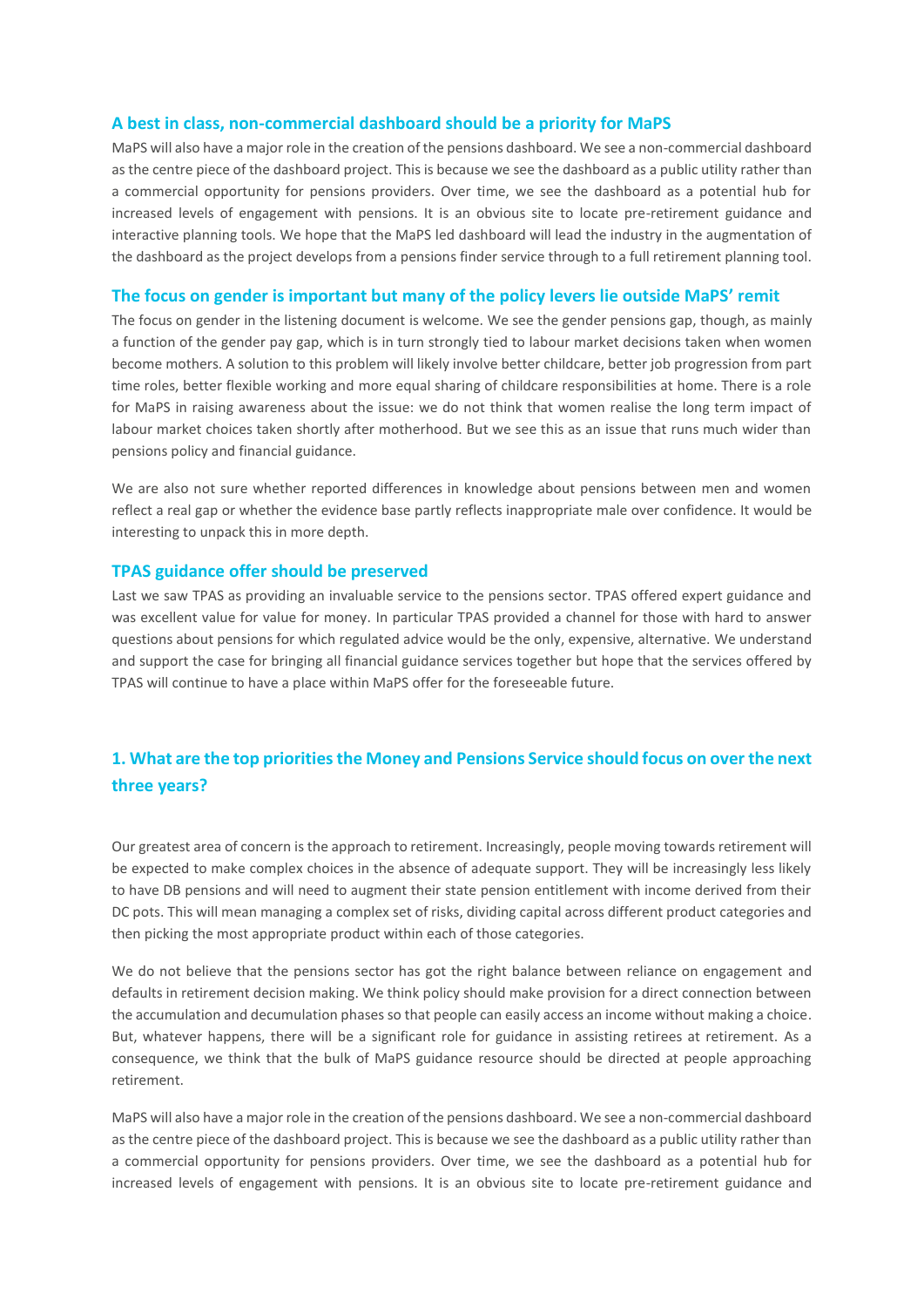interactive planning tools. We hope that the MaPS led dashboard will lead the industry in the augmentation of the dashboard as the project develops from a pensions finder service through to a full retirement planning tool.

# **2. We are required to help those 'most in need' and those who are 'in vulnerable circumstances'. How can we best identify and reach them? What evidence do you have to help us target these groups effectively?**

This is a difficult question to answer from the perspective of pensions. While some people are clearly more vulnerable than others as a result of their personal circumstances, many who ostensibly lack any sort of disadvantage may also be poorly placed to take decisions about their retirement saving. That may be a result of low levels of financial skills, it may be a result of low levels of financial knowledge and it may be the result of cognitive biases affecting decision making. In our view that means that while vulnerable has a specific meaning in relation to COBS, the pensions sector needs to think expansively about what constitutes vulnerability. In our view this means see vulnerability as a scale rather than as a binary state (vulnerable/not vulnerable.)

# **5. How should we facilitate the improvement of quality, efficiency and capacity within the money guidance, financial capability, debt advice, or pensions guidance sectors?**

We see two elements as critical here. The first is focusing resources on achievable goals. The second is rigorous evaluation that should be designed into the intervention. In our view, good intervention means setting out to understand whether or not an intervention actually changed consumer behaviour in a desirable manner.

#### **6. What are the most significant gaps for public financial guidance to fill?**

We do not see a focus on the accumulation phase as necessary at this time. Automatic enrolment is currently working and while there is a need to understand how engagement might augment automatic enrolment defaults, we see delivering at retirement guidance as a much higher priority.

# **Pensions**

#### **27. Do you agree with our analysis of the issues?**

We think that the analysis of the issues addresses the right topics. MaPS is right to set out that automatic enrolment is currently working as intended, that there are formidable barriers to engagement and that the pensions freedoms continue to raise huge challenges for the sector. As laid out above, our response to this analysis is that MaPS should focus largely on the delivery of at retirement guidance and the dashboard. We see engagement in the accumulation phase as a much lower priority.

MaPS is also right to highlight the risk of pensions fraud.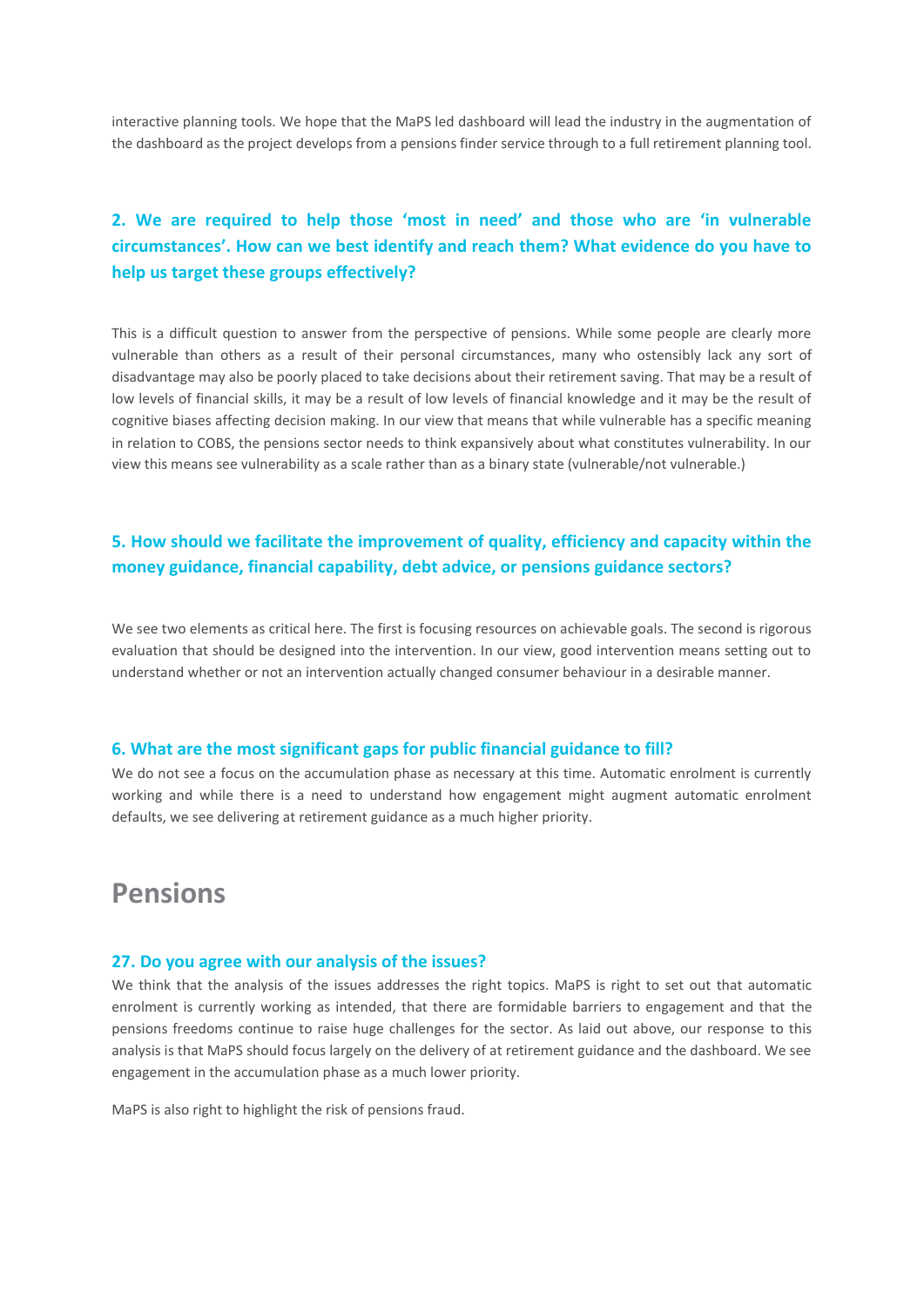### **28. Are we focusing on the right outcomes?**

We think that the overall objective of 2m more people saying they understand enough to make informed decisions about their retirement is too broad and would benefit from more focus. Following from the analysis elsewhere in this paper, we think most benefit can be achieved through focusing on people approaching retirement. This is mainly because AE has increasingly provided default answers for the main questions in the accumulation phase. The same is not true in decumulation and the quality of retirees retirement will depend partly or mainly on the quality of their decision making. As a result, we feel that this objective should focus explicitly on the preparation of retirees for retirement.

Furthermore, we do not think that adults saying that they are more prepared is the right measure. Reported level of knowledge is not a good barometer of whether or not people really understand something. We think that assessment of whether or not an objective for guidance has been met should be measured by observing behaviour change versus a control group.

### **29. Have we highlighted the right priorities for action?**

We agree with the broad framework but think that MaPS should see normalising taking guidance at retirement as a core part of its mission.

#### **30. Should we seek to influence the wider policy and regulatory context, and in what areas?**

We think that the best way for MaPS to influence policy is through evidence. MAPS will be in a great position to evaluate the impact of guidance and other engagement tactics on pensions decision making. In our view a research and evaluation approach capable of showing behaviour change in an intervention group versus a control group would be extremely powerful.

## **31. How do we get consumers to engage actively in pensions and planning for retirement?**

MAPS has a great opportunity to develop a rigorous approach to encouraging engagement with pensions. We think that the first step on the road here is proper framing of the issues and clarity about objectives. The listening document goes a long way towards achieving these things but there are a few areas where we would be inclined to go further.

We think that the PLSA's model for pension policy is the right place to start thinking about engagement and guidance. They point out that there are four ways on influencing retirement outcomes:

- 1. Governance decision makers at the level of the scheme need to act in the best interests of scheme members as scheme members often lack expert knowledge about pensions and/or are disengaged from pension saving
- 2. Engagement encouraging or requiring scheme members to take decisions about their retirement saving
- 3. Regulation/legislation provision of a legal framework for the provision of pensions and the running of pension schemes. Policing the behaviour of those running schemes.
- 4. Choice architecture/defaults providing a default product, savings level or decision to a saver or encouraging them to take a decision by structuring a choice in a particular manner.

Policy makers can place different emphases on these tools but it is important that, first, their actions push towards the same overall objectives for retirement objectives. Second, each of these policy tools should work together and not against each other. This matters as it would theoretically be possible to have an approach regarding each of these four things that did not work as a coherent whole.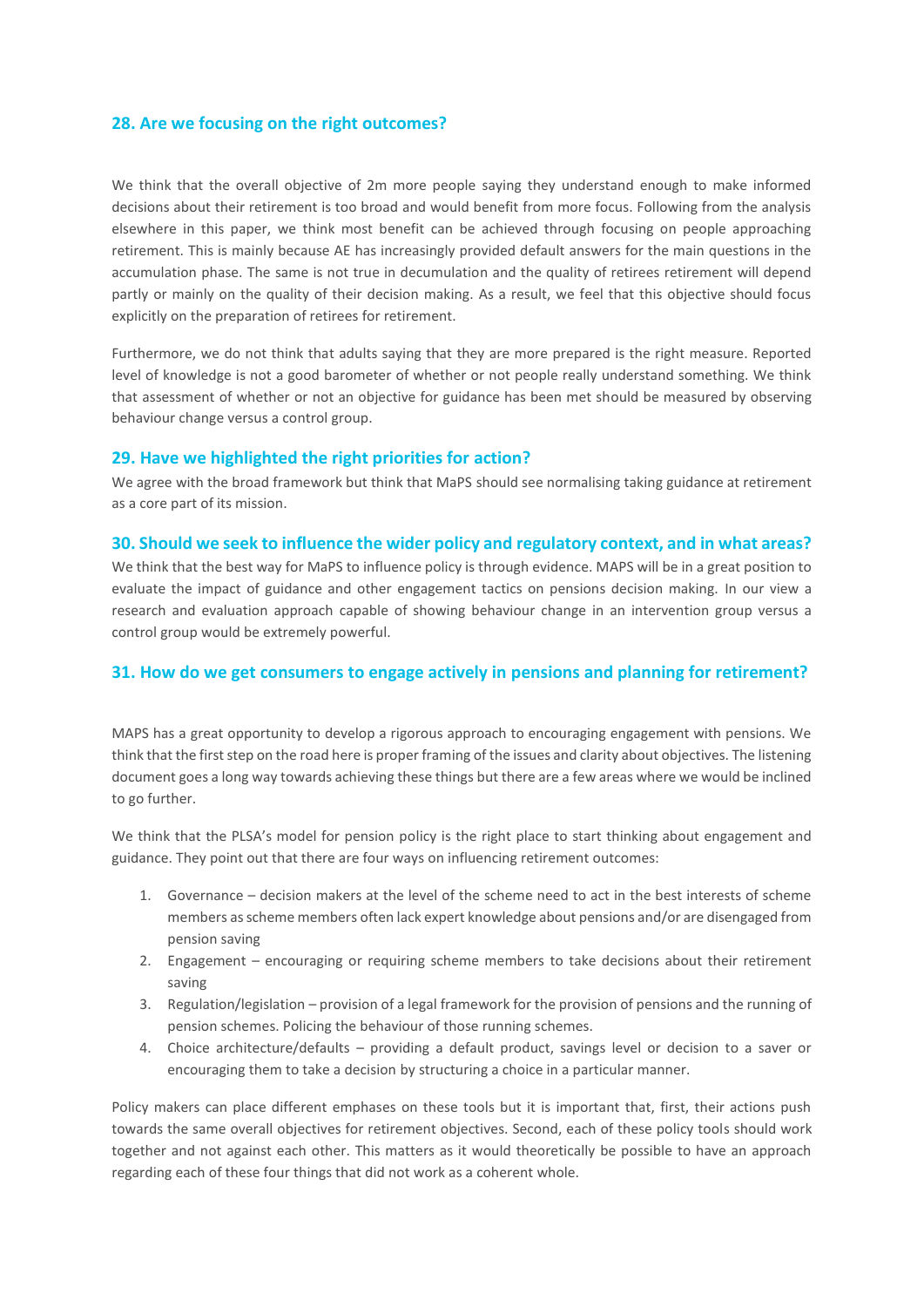This approach is slightly different to the traditional way that the sector has thought about engagement. The pensions sector has tended to over estimate what can be achieved through engagement. There are both ideological and commercial reasons for this. First, the sector has, quite naturally, tried to reduce the information asymmetry between customers and pension providers by trying to educate customers, or arguing that they should be better educated. This has tended not to work and is in marked contrast to the approach taken by the tech sector, which has spent vast resources making its products easier to operate.

Second, the pensions sector has sometimes argued in favour of engagement or education in order to make a case for things that suit the industry more than they suit the customer. Products that favour active investment choice tend to require higher levels of customer engagement. Engagement, in our view is not always an appropriate substitute for good product design.

The sector has tended also to see engagement as a good in its own right. We do not think this is the case. Engagement is a policy tool that may be employed to fulfil particular policy objectives. In that, it is no different to other policy tools such as regulation, the imposition of a price cap or the requirement of a default. Where engagement is suggested as the means to accomplish something we should always ask: what's the objective here and why is engagement the right policy tool?

Using this model to look at current pension policy shows a significant gap between the accumulation and decumulation phases. In the accumulation phase we are reliant on choice architecture/defaults to get people to save through automatic enrolment. And we are reliant increasingly on regulation, legal standards and governance to try and ensure product quality in the absence of engaged savers.

In decumulation, there is currently minimal reliance on choice architecture to bridge the gap between accumulation and decumulation. Regulatory and legislative constraints on decumulation products are much lighter and there is no mandatory product governance – although this is being considered for a subset of drawdown products. As a result of this, we are much more reliant on engagement and, specifically, on guidance as a policy tool in order to connect consumers to products that match their needs.

More generally, there is a need for a framework to help assess what the relationship between defaults and engagement should be in pension policy. Automatic enrolment answers the four main questions in the accumulation phase: whether to save, how much to save, what scheme to choose and where to invest. This limits the scope for engagement initiatives during accumulation as the savings baseline for many people will have been set by automatic enrolment.

Where there is a strong default in place, the role for engagement is different. In the first instance, initiatives intended to engage people with their pensions should sense check whether or not the default is the right thing for the individual being engaged with. If it is, then the role of communications is likely to get that individual comfortable with saving in a workplace pension default fund. If it is not, then the point of engagement shifts to helping that person vary their savings behaviour in some way: perhaps by increasing their contributions.

# **People in retirement**

### **35. Should we seek to influence the wider policy and regulatory context, and in what areas?**

We think that MaPS is in an excellent place to influence wider regulatory and policy debates. MaPS is uniquely well placed to advance the evidence base around financial capability and engagement and to build a library of "what works". In our view, research into engagement has too often assessed the quality of inputs or the volume of outputs. It may ask whether or not people "feel" more knowledgeable after experiencing a particular intervention. In our view, the only thing that matters is whether or not an intervention changed behaviour in a